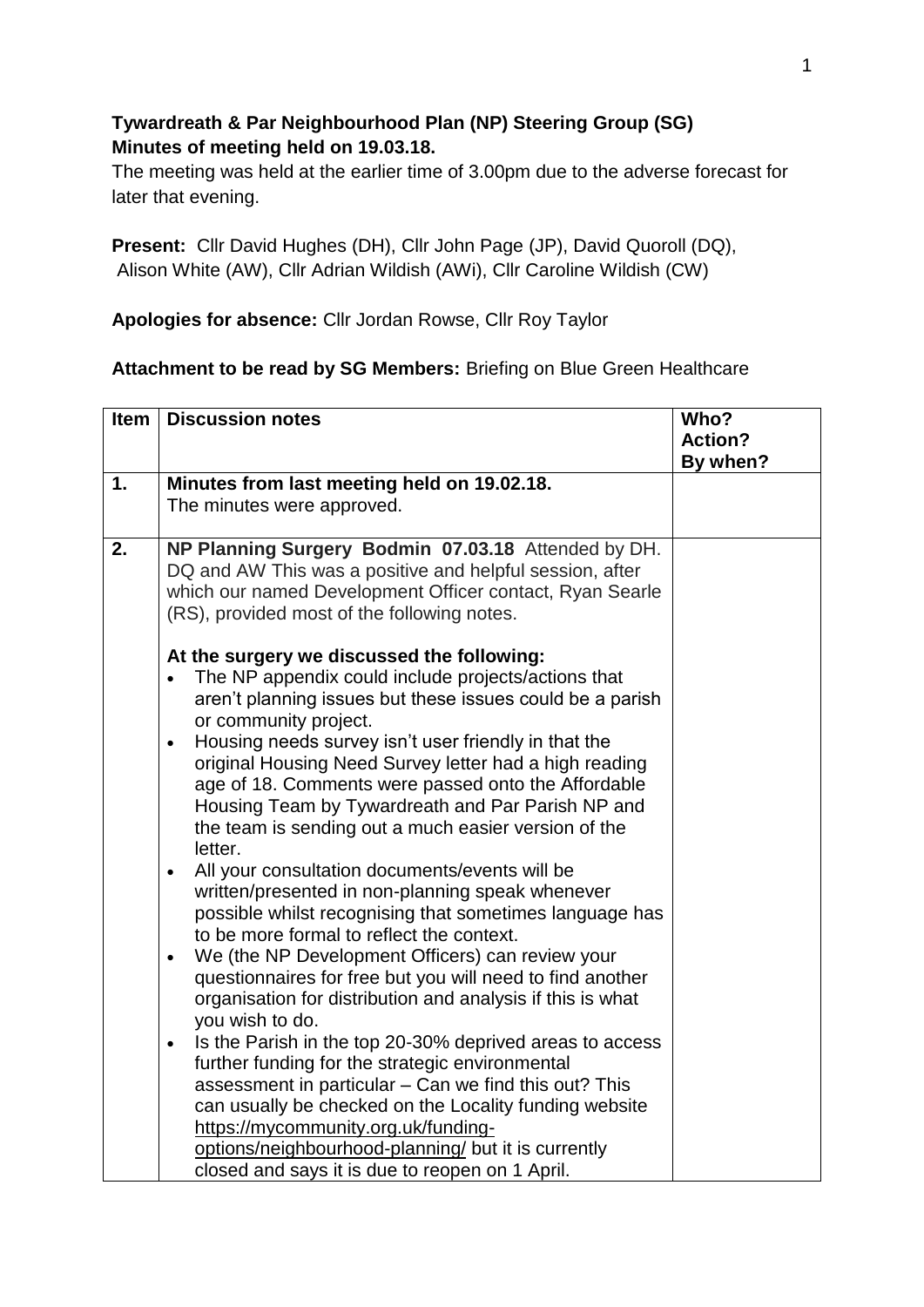| You have a good mix for who you have consulted. This<br>$\bullet$                           |  |
|---------------------------------------------------------------------------------------------|--|
| is our Consultation Statement Template -                                                    |  |
| http://www.cornwall.gov.uk/media/22422445/consultatio                                       |  |
| n-statement-template.docx You can use or adapt this as                                      |  |
| you wish.                                                                                   |  |
| The 25 year plan to improve the environment could be<br>$\bullet$                           |  |
| used to create environment policies that are specific to                                    |  |
| Tyw and Par e.g. Blue Green Health.<br>Cornwall Local Plan Policy 4, Shopping, Services and |  |
| $\bullet$<br>Community Facilities says that Community facilities and                        |  |
| village shops should, wherever possible, be retained and                                    |  |
| new ones supported. - NDP can build on this and                                             |  |
| identify and protect local facilities from change of use.                                   |  |
| The plan could identify the conservation boundary area                                      |  |
| in Tywardreath and state that, for example,                                                 |  |
| "To re-enforce the viability of the conservation area, we                                   |  |
| want to maintain the viability of businesses."                                              |  |
| Show on a map shops businesses etc. Speak to the                                            |  |
| businesses if you plan on doing the above.                                                  |  |
| Can also include a policy to support change of use to<br>$\bullet$                          |  |
| shops in the village centre. Again show on a map.                                           |  |
| Have everything electronically stored.<br>$\bullet$                                         |  |
| Keep results of final questionnaire until analysis of<br>$\bullet$                          |  |
| results has been produced.<br>Only have to consult statutory consultees at Regulation       |  |
| $\bullet$<br>14.                                                                            |  |
| Signpost to any documents referred to in the NDP. NP<br>$\bullet$                           |  |
| group suggested providing footnotes and references                                          |  |
| page and this was agreed as a good idea.                                                    |  |
| You are hoping to have the final questionnaire sent out<br>$\bullet$                        |  |
| in November.                                                                                |  |
| You are producing a job seekers' survey and an                                              |  |
| employers' survey.                                                                          |  |
| You are compiling a list of all local clubs, societies etc.<br>$\bullet$                    |  |
| and will be contacting them.                                                                |  |
| You will be running a Health and Wellbeing workshop -<br>$\bullet$                          |  |
| this will be open to other parishes and interested parties<br>such as Imerys.               |  |
| When you know what you want to achieve through the                                          |  |
| NDP, we should arrange a meeting to tackle these                                            |  |
| specific issues. In particular, after the results are in from                               |  |
| the Housing Need Survey, we should meet for a session                                       |  |
| with the Development Officers to learn more about the                                       |  |
| context and discuss how to move forward on this e.g.                                        |  |
| what is Affordable Housing, Intermediate Housing,                                           |  |
| Viability assessments and the question of restricting new                                   |  |
| build to main residence only as has happened in St Ives.                                    |  |
| There is also the question as to whether settlement                                         |  |
| boundaries/development envelopes should be (re)-                                            |  |
| instated.                                                                                   |  |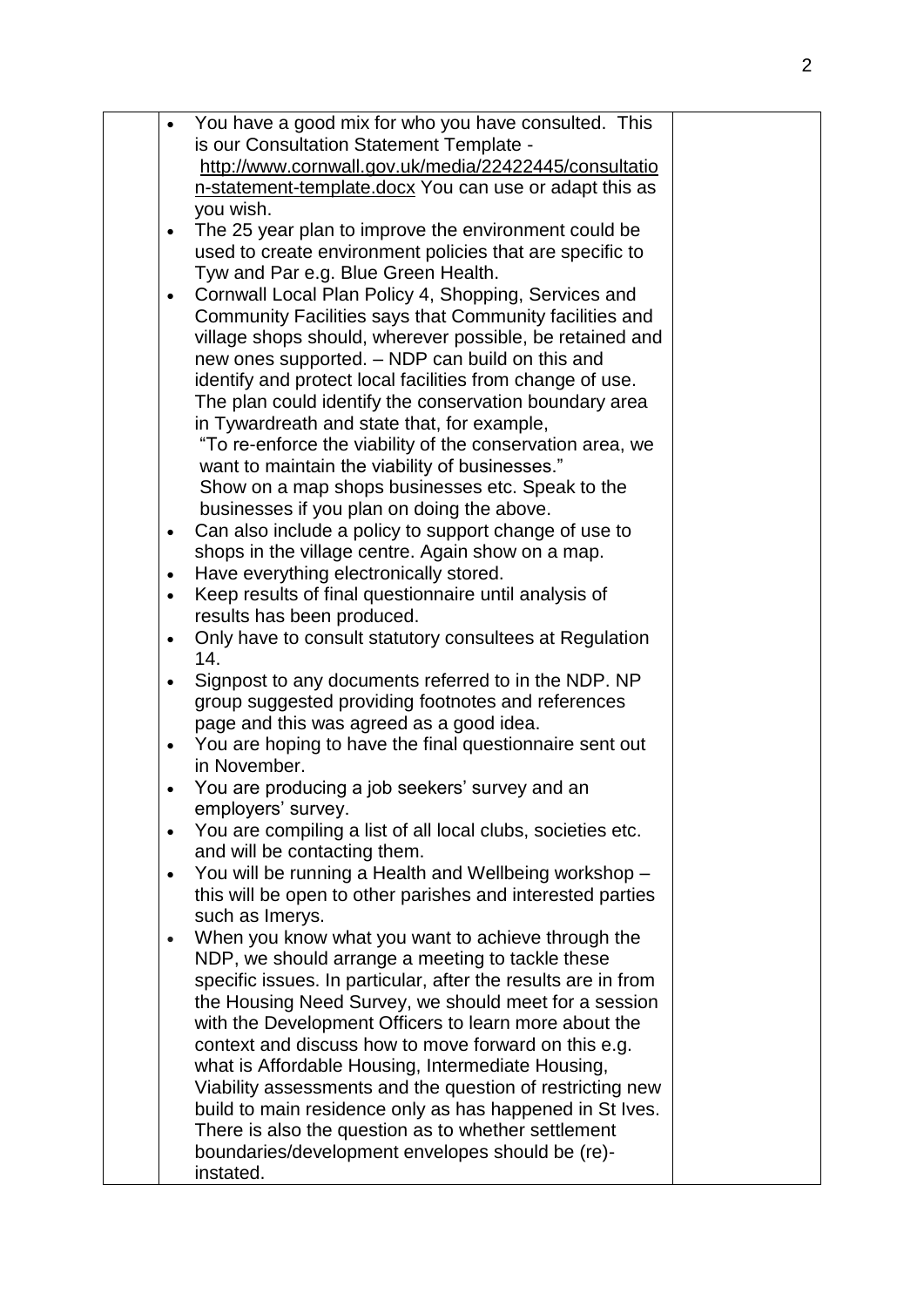|    | Referendum information Cornwall Council will pay for<br>the referendum. If you choose to do any additional                                                                                                                                                                                                                                                                                                                                                                        |                                                      |
|----|-----------------------------------------------------------------------------------------------------------------------------------------------------------------------------------------------------------------------------------------------------------------------------------------------------------------------------------------------------------------------------------------------------------------------------------------------------------------------------------|------------------------------------------------------|
|    | publicity/advertisement, then the cost of this will be down<br>to the NP group. Cornwall Council will run the election                                                                                                                                                                                                                                                                                                                                                            |                                                      |
|    | like a normal general/local election. Everyone on the<br>electoral roll will have the opportunity to vote.                                                                                                                                                                                                                                                                                                                                                                        |                                                      |
| 3. | <b>Business and Employment SG Report</b><br>CW, AW and Andrew Green (AG) have met and continued<br>to liaise via email.<br>1. Database of Businesses<br>AW has been working with Lee at Highstone Consultants<br>on developing a database of business contact details.<br>So far, we have over 200 businesses of which a high<br>proportion appear to be sole traders/self-employed.                                                                                              |                                                      |
|    | 2. Business and Employment Website<br>The Business and Employment Website is very close to<br>being up and running. Its primary purpose is to invite<br>businesses to complete the on-line version over several<br>months with results fed back by Lee to AW on a regular<br>basis. The website has a lot of interesting information<br>relevant to businesses, drawn from a variety of sources.<br>Information on how to access the website will be<br>circulated soon.          |                                                      |
|    | 3. Employer Survey (paper and on-line)<br>CW and AW have drawn up an Employer survey to be<br>used for both on-line and paper versions which has been<br>circulated to SG members for final comment. The paper<br>versions will be printed off and distributed by hand or via<br>the post to businesses where we do not have email<br>addresses.                                                                                                                                  | CW / AW<br>employer<br>survey<br>May 2018            |
|    | 4. Jobseeker Survey + Young Adult potential<br>jobseekers<br>AW has created a survey to be used both with<br>Jobseekers and by Kernow Youth when engaging with<br>Young Adults (aged 16 to 24). AW and AG met with<br>Sonia Clyne at Cornubia Hall. Sonia has agreed to<br>circulate the Jobseeker Survey and assist any Job Club<br>clients who would like to complete it as necessary. It is<br>likely that the survey will go over 3-4 months. AW will<br>analyse the replies. | AW analyse<br>replies and<br>report end July<br>2018 |
|    | 5. Employer/ Business/Jobseeker Event/s<br>AW has enquired at Cornubia Hall about setting up<br>displays on the Focus Group theme of Business and<br>Employment + running small-scale drop-in events for<br>employers and jobseekers and anyone else interested in<br>the theme. The SG asked AW to contact Caroline                                                                                                                                                              | AW discuss                                           |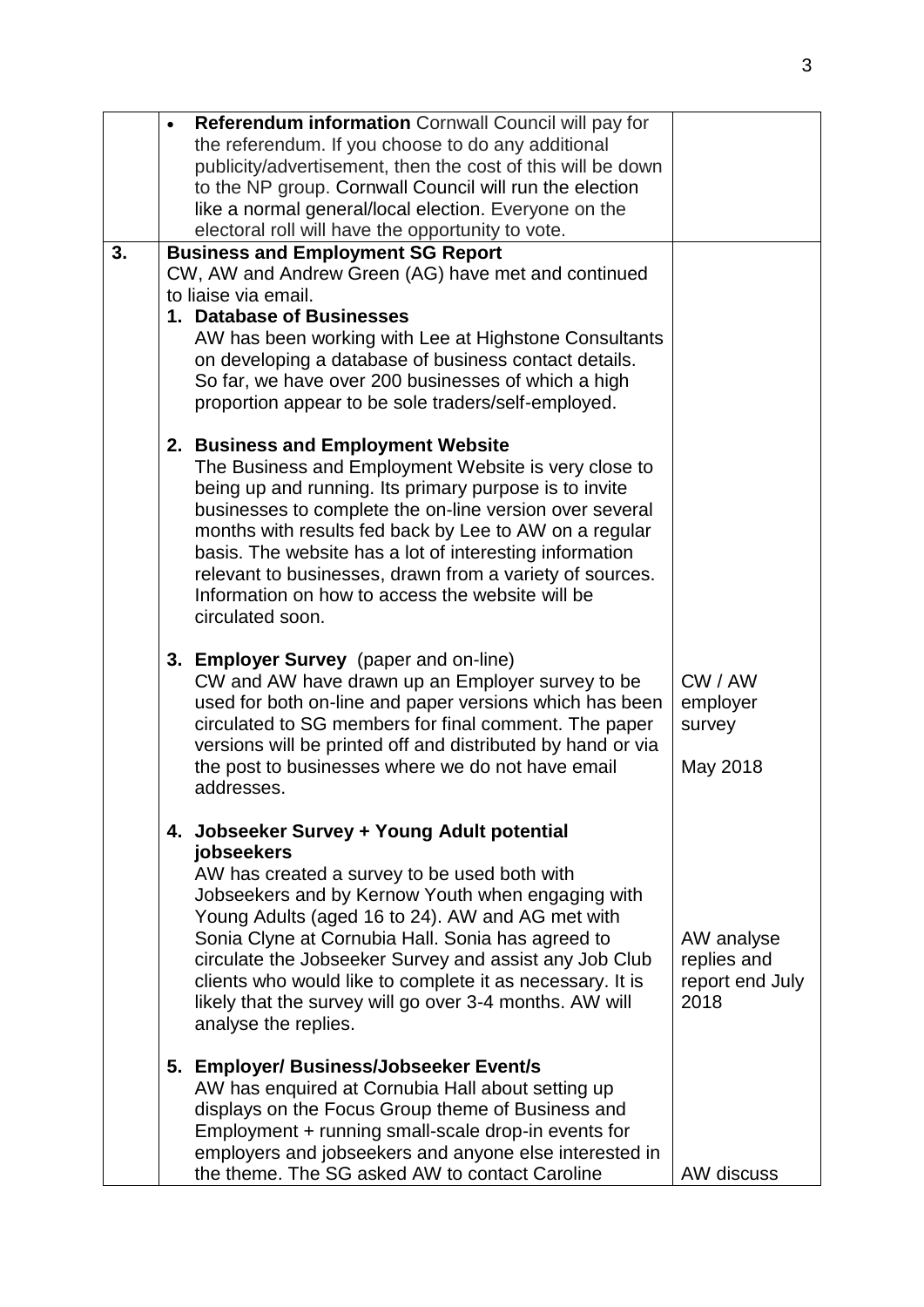| Boyce, the new Cornubia Hall manager and ask whether<br>we could have a pop-up banner in the foyer to advertise<br>NP events.                                                                                                                                                                                                                                                                                                                                                                                                                                                                                                                                                                                                                                                                              | with Cornubia<br><b>ASAP</b>                           |
|------------------------------------------------------------------------------------------------------------------------------------------------------------------------------------------------------------------------------------------------------------------------------------------------------------------------------------------------------------------------------------------------------------------------------------------------------------------------------------------------------------------------------------------------------------------------------------------------------------------------------------------------------------------------------------------------------------------------------------------------------------------------------------------------------------|--------------------------------------------------------|
| <b>Housing and Planning Report</b><br><b>Housing Need Survey Information Update</b><br>1532 letters have been posted out.<br>The letters have been sent to households on the electoral<br>roll. The system will allow for 1 response per household to<br>the survey.                                                                                                                                                                                                                                                                                                                                                                                                                                                                                                                                       |                                                        |
| We commissioned Cornwall Council to run the survey on<br>our behalf and have paid for it out of central government<br>grant funding. However, an error by Cornwall Council meant<br>that the letter was sent out, but the opening and closing<br>dates for the survey were not included. A second letter is to<br>be sent out this week with the dates; and the deadline for<br>responses has been extended. CC is also changing the<br>information on the website. There is no cost to the NP or the<br>Parish Council for the above, as responsibility for the error<br>lay with CC.                                                                                                                                                                                                                     |                                                        |
| AW has been in contact with Emma Deacon (ED), JR and<br>JP about Facebook postings. ED now has a list of parish<br>postcodes, so at least some of the postings can be targeted<br>at Parish residents only. The challenge is to ensure that<br>local people understand that the Tywardreath and Par<br>Parish NP only covers the parish i.e. not St Blazey, which<br>has its own NP. The NP should be shaped by Parish<br>residents but of course many people do not know where the<br>lines are. This is crucial, for example, when it comes to the<br>Housing Need Survey, where there is a risk of double<br>counting if people complete housing questions for both<br>Tywardreath and Par Parish and St Blazey.                                                                                        | JP/JR/ED<br>Facebook<br>(targeted)posts<br><b>ASAP</b> |
| <b>Cornwall Council Development Officer input</b><br>RS and colleague are willing to run a session specifically on<br>Housing Policy, processes and considerations for the NP.<br>It is proposed to run a long, preferably day-time session, so<br>that SG members can learn more about this topic in<br>preparation for consultation events. The hope is that this<br>would also help members shape specific questions for the<br>Final Questionnaire. The SG members present suggested<br>that this might also be an opportunity to brief members on<br>the Landscape Character Assessment, but the focus will be<br>on the issue of housing and development. CW proposed<br>that Parish Councillors might be invited to attend and it was<br>agreed that this would be useful. AW will contact RS about |                                                        |
| possible dates for this and check member availability. We<br>will run it after the Housing Need Survey report is finalised                                                                                                                                                                                                                                                                                                                                                                                                                                                                                                                                                                                                                                                                                 | AW Housing<br>Development<br>Workshop                  |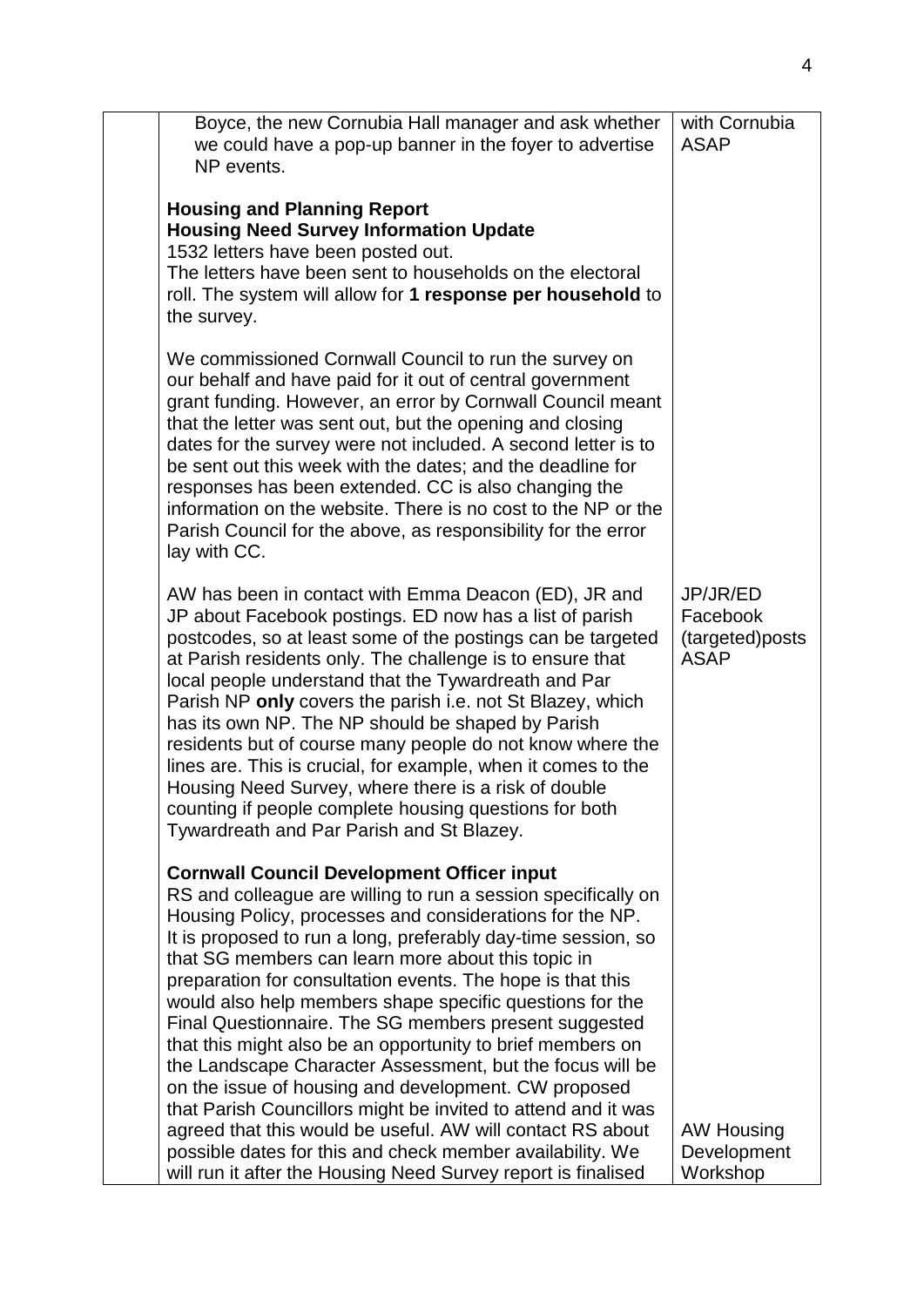| and the funding from the April bid has definitely been<br>released.                                                                                                                                                                                                                                                                                                                                                                                                                                                                                                                                                                                                                                                                                                                                                                                                                                                                                                                                                                                                                                                                                                                                     | date<br><b>ASAP</b>                                  |
|---------------------------------------------------------------------------------------------------------------------------------------------------------------------------------------------------------------------------------------------------------------------------------------------------------------------------------------------------------------------------------------------------------------------------------------------------------------------------------------------------------------------------------------------------------------------------------------------------------------------------------------------------------------------------------------------------------------------------------------------------------------------------------------------------------------------------------------------------------------------------------------------------------------------------------------------------------------------------------------------------------------------------------------------------------------------------------------------------------------------------------------------------------------------------------------------------------|------------------------------------------------------|
| <b>Health and Wellbeing SG Report</b>                                                                                                                                                                                                                                                                                                                                                                                                                                                                                                                                                                                                                                                                                                                                                                                                                                                                                                                                                                                                                                                                                                                                                                   |                                                      |
| <b>Blue Green Healthcare</b><br>Andrew Green (AG) was unable to attend the SG meeting to<br>talk about the Blue Green Healthcare as per the agenda,<br>but SG members hope to welcome AG to another meeting<br>soon. In the meantime, SG members are asked to read the<br>briefing attached, as AW will be talking with individuals and<br>organisations in the community about whether Blue Green<br>should appear as a strand within or be the focus of the NP<br>Health and Wellbeing policy. AW will also contact Jenny<br>Moore, Chair of St Blaise NP, and Ruth Finlay, Chair of<br>Fowey NP, with a view to meeting or talking with them about<br>Blue Green Healthcare and whether this might be of interest<br>to their groups. Members suggested that AW should contact<br>Doug Scrafton, as he is involved in similar activities and AW<br>will continue to liaise with Fowey River Practice PPG and<br>Middleway Practice PPG, so they are aware of our<br>proposals as well as with Sonia Clyne at Cornubia Hall. The<br>intention is to organise a Blue Green Healthcare workshop<br>which is to be held in June or July. Again for further details,<br>please see the attached briefing. | AW contact<br>local NP<br>groups etc.<br><b>ASAP</b> |
| Members welcomed the proposal that AW should draw up a<br>Health and Wellbeing survey. This survey will focus on<br>areas such as accessibility, Blue Green Healthcare and the<br>promotion of good mental health. The survey will be used at<br>the Health and Wellbeing event and for other engagement<br>activities including when speaking with groups as<br>appropriate. JR has sent an email saying that Jenny Moore,<br>Chair of St Blaise NP, has suggested we might like to have<br>a stand at and attend the PL24 Futures event on 12.04.18.<br>at Alexander Hall in St Blazey. AW said that she is happy to<br>go to this event, as it seems likely to be appropriate in the<br>context of the Health and Wellbeing Policy. AW will contact<br>the organiser and then circulate further information, as<br>some other SG members also expressed an interest<br>attending the event.                                                                                                                                                                                                                                                                                                          | <b>AW Survey</b><br><b>H&amp;W</b><br>May 2018       |
| <b>Community Engagement Report</b><br><b>Publicity Materials</b><br>Various A1 size encapsulated posters and /or A4 posters<br>have been created for NP community events. These include<br>information on what the NP can and cannot do; a Graphic<br>showing the NP process; and an Employment Sites Map<br>and Parish Map, both of which were drawn up by CC<br>mapping section.                                                                                                                                                                                                                                                                                                                                                                                                                                                                                                                                                                                                                                                                                                                                                                                                                      |                                                      |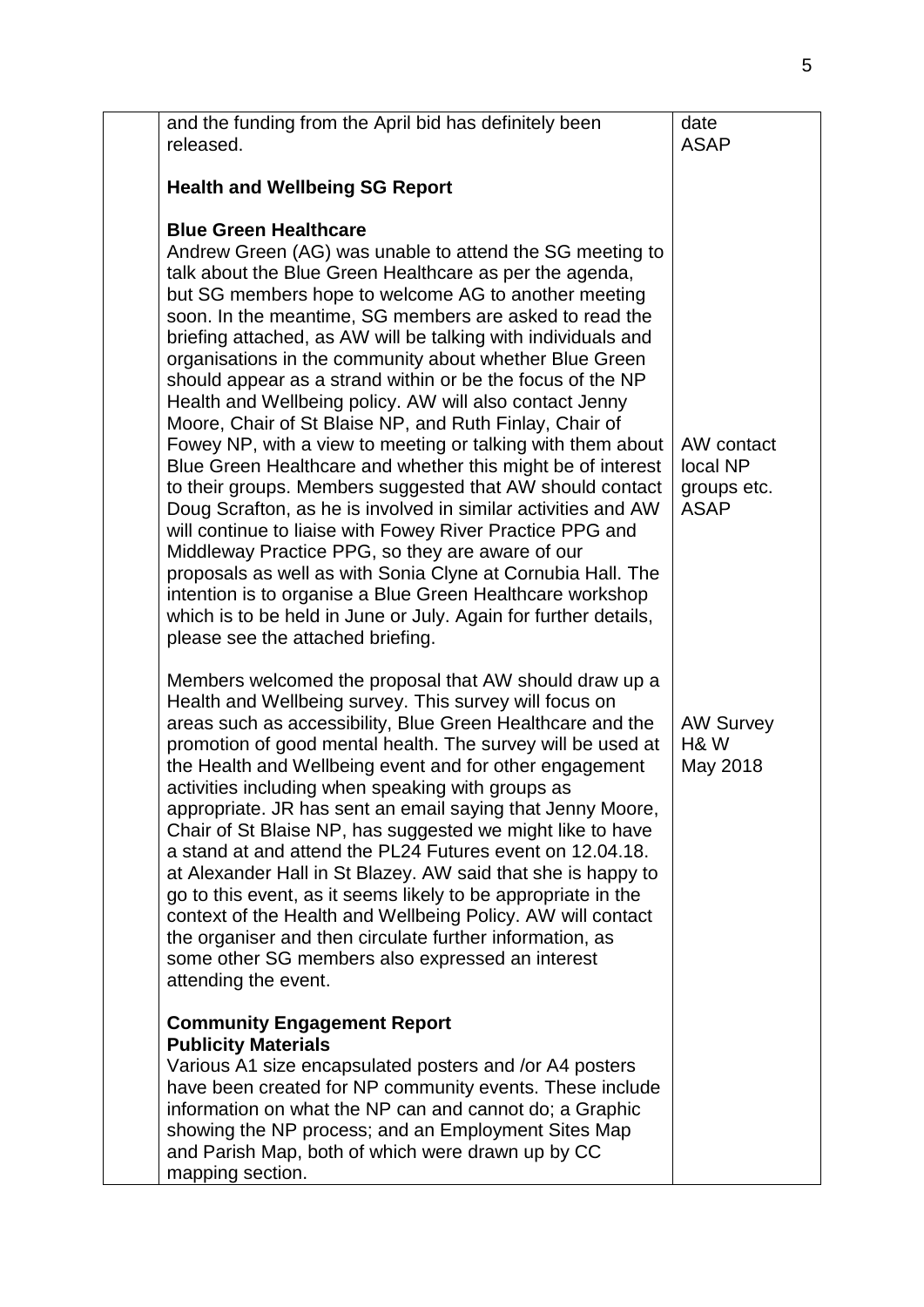| <b>Dissemination</b><br>AW is circulating updates by email, putting information on<br>the Parish website and in Noticeboards via Sally Vincent<br>and writing articles for PL24 each edition. AW is also<br>producing A4 Laminated Posters for community consultation<br>events which will be posted around the Parish. AW is<br>working on 5 posters per event at the moment. The SG<br>agreed this would be sufficient for most events, but<br>suggested that 10 might be more appropriate for advertising<br>the Young Adult Consultation and the Tywardreath Garden<br>Show (and proposed Art competition, pending agreement<br>from the organisers of this event).                                                                                                                                                                                                                                                                                                                  |                                                       |
|------------------------------------------------------------------------------------------------------------------------------------------------------------------------------------------------------------------------------------------------------------------------------------------------------------------------------------------------------------------------------------------------------------------------------------------------------------------------------------------------------------------------------------------------------------------------------------------------------------------------------------------------------------------------------------------------------------------------------------------------------------------------------------------------------------------------------------------------------------------------------------------------------------------------------------------------------------------------------------------|-------------------------------------------------------|
| AW offered to put up laminated A4 posters on Tywardreath<br>Highway, in Lanescot and in Kilhallon. JP is co-ordinating<br>the posting of all posters. Some members offered to print off<br>extra A4 posters to be put up in shop windows etc. AW will<br>send round the docs to those interested. Please would NP<br>members let JP know exactly where they have put up<br>posters if they do decide to print off and post some<br>independently.                                                                                                                                                                                                                                                                                                                                                                                                                                                                                                                                        | JP poster<br>Co-ordination<br>On-going<br>All to note |
| JR and JP are posting on Facebook. We have £100.00 for<br>Facebook advertising which Emma Deacon (ED) is holding.<br>The key issue is that few people actually know where the<br>Parish boundaries lie. JP, JR and ED are working together<br>on planning and carrying out a Facebook "campaign" to<br>raise awareness of where the parish boundaries actually lie.<br>We have surveys and consultation events planned from now<br>until September and our key focus is on gathering the views<br>of the residents of Tywardreath and Par Parish.<br>The suggestion is that, before we spread the message<br>about a particular event, there could be posts on Facebook<br>and elsewhere raising awareness that these events are<br>opportunities for those living in the Parish to have their voice<br>heard. It will be important to release publicity in concert i.e.<br>across all media at the same time and in a planned manner,<br>so that it is spread across the coming months. | JP/JR/ED<br>Facebook<br>On-going                      |
| Library drop-in sessions alongside JR's Cornwall<br>Councillor Surgeries are continuing on the first Saturday of<br>the month. JP is asking for volunteers from the SG to help<br>him with these.                                                                                                                                                                                                                                                                                                                                                                                                                                                                                                                                                                                                                                                                                                                                                                                        | JP All to note<br><b>ASAP</b>                         |
| Kernow Youth consultation project (part of Oct-March<br>funding bid)<br>Following agreement that we would allocate £350.00 to<br>Young Adult (aged 16 to 24) engagement last meeting, a<br>detailed costing and brief was circulated to all members of<br>the SG. The brief included specific questions on the main                                                                                                                                                                                                                                                                                                                                                                                                                                                                                                                                                                                                                                                                      |                                                       |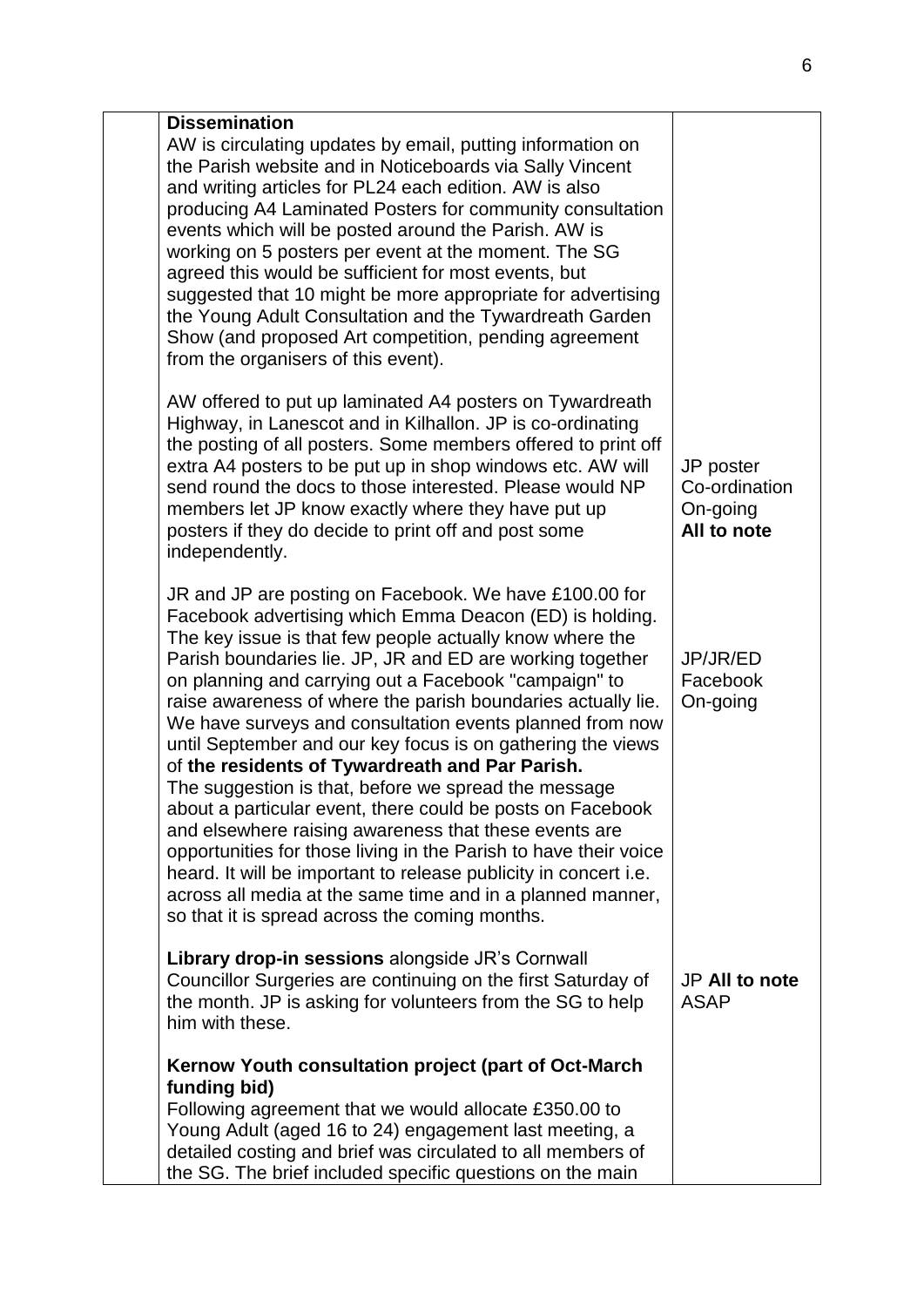| focus group themes and the "Jobseeker" survey which is<br>aimed at all those currently seeking jobs or who may be<br>undertaking training with a view to looking for a job within<br>the next year or two. The brief was approved by email and<br>KY is now working on the project with a view to starting after<br>Easter.                                                                                                                                                                              |                                            |
|----------------------------------------------------------------------------------------------------------------------------------------------------------------------------------------------------------------------------------------------------------------------------------------------------------------------------------------------------------------------------------------------------------------------------------------------------------------------------------------------------------|--------------------------------------------|
| <b>Group talks</b><br>It was generally agreed that group talks should be the main<br>focus of our community engagement efforts over the next<br>few months. JP is building a database of local community<br>groups and organisations to be consulted. It would be<br>helpful if SG members could send any details to JP of any<br>groups they know. Please include: Organisation title; name<br>of contact; telephone number; email and preferably<br>location/day/time when group meets if appropriate. | All to note<br>On-going                    |
| Where a member of the SG has an opportunity to speak<br>with a group, please do so and email both JP and AW about<br>this. Contact AW if you would like flyers, leaflets and/or<br>surveys for talks. We need a record for the Consultation<br><b>Statement, so details are required e.g. date "date talk</b><br>given", location, name of group, type of group e.g. over 55s<br>social group and number of people present approx.                                                                       | All to note<br>On-going                    |
| <b>Community Consultation small events.</b><br>JP is intending to organise stands at various events<br>including: The Big Lunch; Par Carnival; Tywardreath Village<br>Fete: outside Tywardreath Village Shop; and on<br>Tywardreath Highway.                                                                                                                                                                                                                                                             | JP stand<br>organisation<br>as appropriate |
| Flyer (JR)<br>As there is now a Housing Need Survey going out in March<br>with the updated information leaflet v2, it was agreed to<br>delay the publication and distribution of the flyer until the<br>end of May/June. The flyer will then be used to publicise the<br>results from the Housing Need Survey and will be<br>distributed at events such as The Big Lunch, Par Carnival<br>and Tywardreath Village Fete.                                                                                  | JR/AW<br>end May 2018                      |
| <b>Final Questionnaire</b><br>The final questionnaire is due to be out on 1 Nov and the<br>return date is 15 Dec 2018. The final dates will be<br>dependent on funding being released in a timely manner.<br>It was agreed that we do not need to apply for funding for<br>the April bid, as we can write the questionnaire with support<br>from CC Development Officers who will then advise on the<br>draft for free.                                                                                  |                                            |
| When it comes to the September funding bid, we will need                                                                                                                                                                                                                                                                                                                                                                                                                                                 |                                            |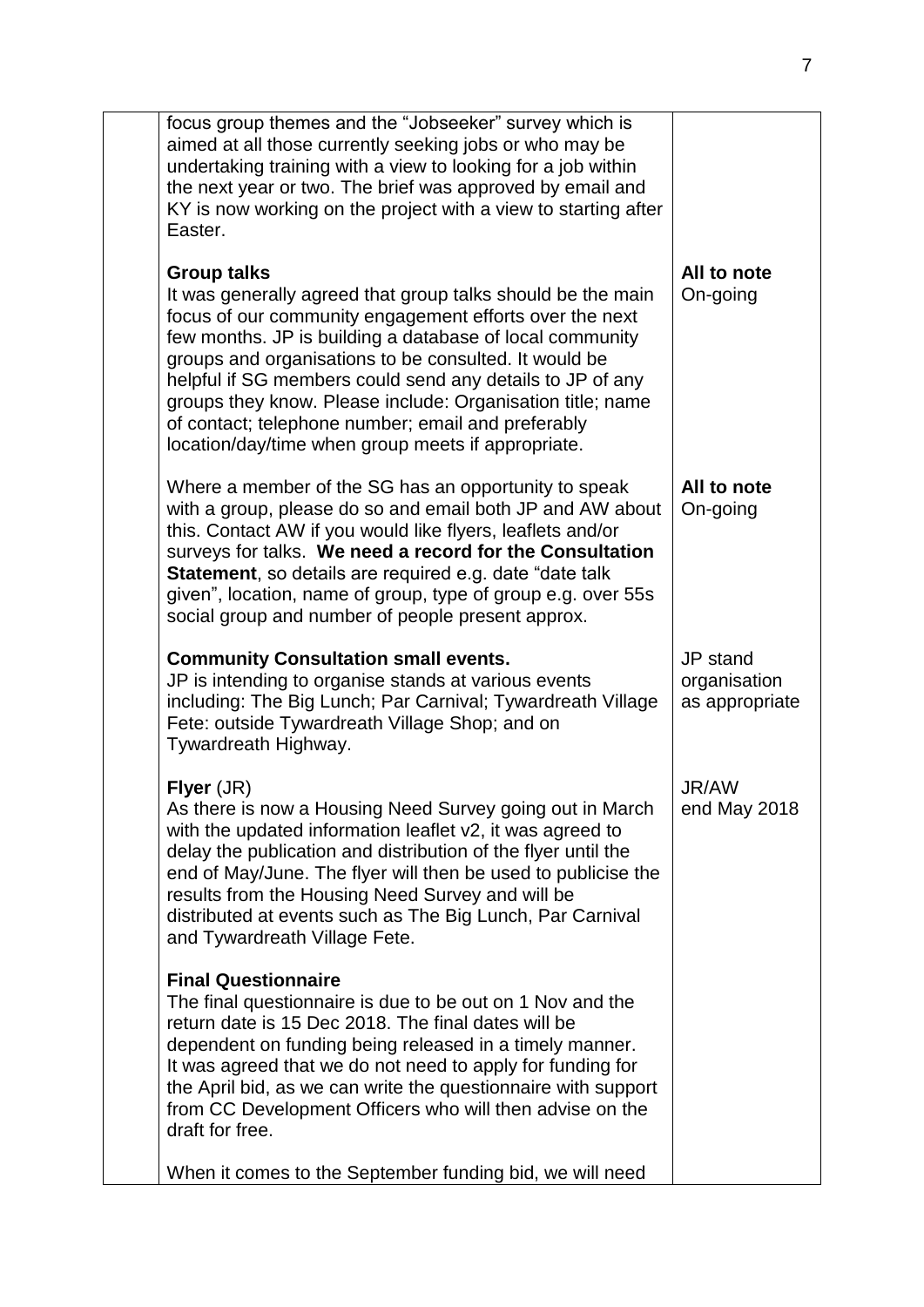| to consider the following points.                                                                                                                                                                                                                                                                                                                                                                                                                                                                                       |                                                         |
|-------------------------------------------------------------------------------------------------------------------------------------------------------------------------------------------------------------------------------------------------------------------------------------------------------------------------------------------------------------------------------------------------------------------------------------------------------------------------------------------------------------------------|---------------------------------------------------------|
| Distribution of the questionnaire<br>CC does not offer a mailing service but St Austell Printing<br>does, so we could get a quote from them for printing the<br>questionnaire and delivering.                                                                                                                                                                                                                                                                                                                           |                                                         |
| Who should get the questionnaires if a paper version?<br>Only 1 per household for all properties in the Parish?<br>1 copy to go to each individual on the electoral roll?                                                                                                                                                                                                                                                                                                                                               |                                                         |
| <b>Since the meeting RS has come back on the above with</b><br>the following. We can buy the open register or a list of<br>properties for £23.00. We can't have access to the closed<br>register where voters have opted to be on this. Payment<br>must be made in advance, contact details for the team:<br>voter-registration@cornwall.gov.uk                                                                                                                                                                         |                                                         |
| One possibility therefore might be to distribute to all<br>households and also buy the electoral roll (open) so we can<br>deliver more than one copy to households where there is<br>more than one elector on the register. We then put in a note<br>in any accompanying letter stating that electors on the<br>closed register can contact us direct if they would like a<br>questionnaire. We would of course keep their details<br>confidential and only for as long as necessary as per the<br>Data Collection Act. |                                                         |
| Paper and/or online questionnaire?<br>Fowey NP only sent out paper versions with SAE (no online<br>option) + offered prize/s for those who returned the survey<br>and opted to complete a contact number/name and<br>address.<br><b>OR</b><br>Do we offer an <b>online</b> version? This would mean liaising<br>with and paying for an outside organisation. How would any<br>prize incentive work? Could there be a policing mechanism,<br>so that only the named individual/s or household responds?                  |                                                         |
| What do we want to do about analysing the results and<br>drawing up the report?<br>Discussion turned on whether we could analyse the results<br>and write the report ourselves or whether to employ a<br>Planning Consultant for part or all of the process. It was<br>agreed to consider all the above in a meeting later in the<br>summer, after consultation with the Development Officers,<br>possibly at the next Planning Surgery which is likely to be in<br>June.                                               | All to note<br>attend<br>June NP<br>Planning<br>Surgery |